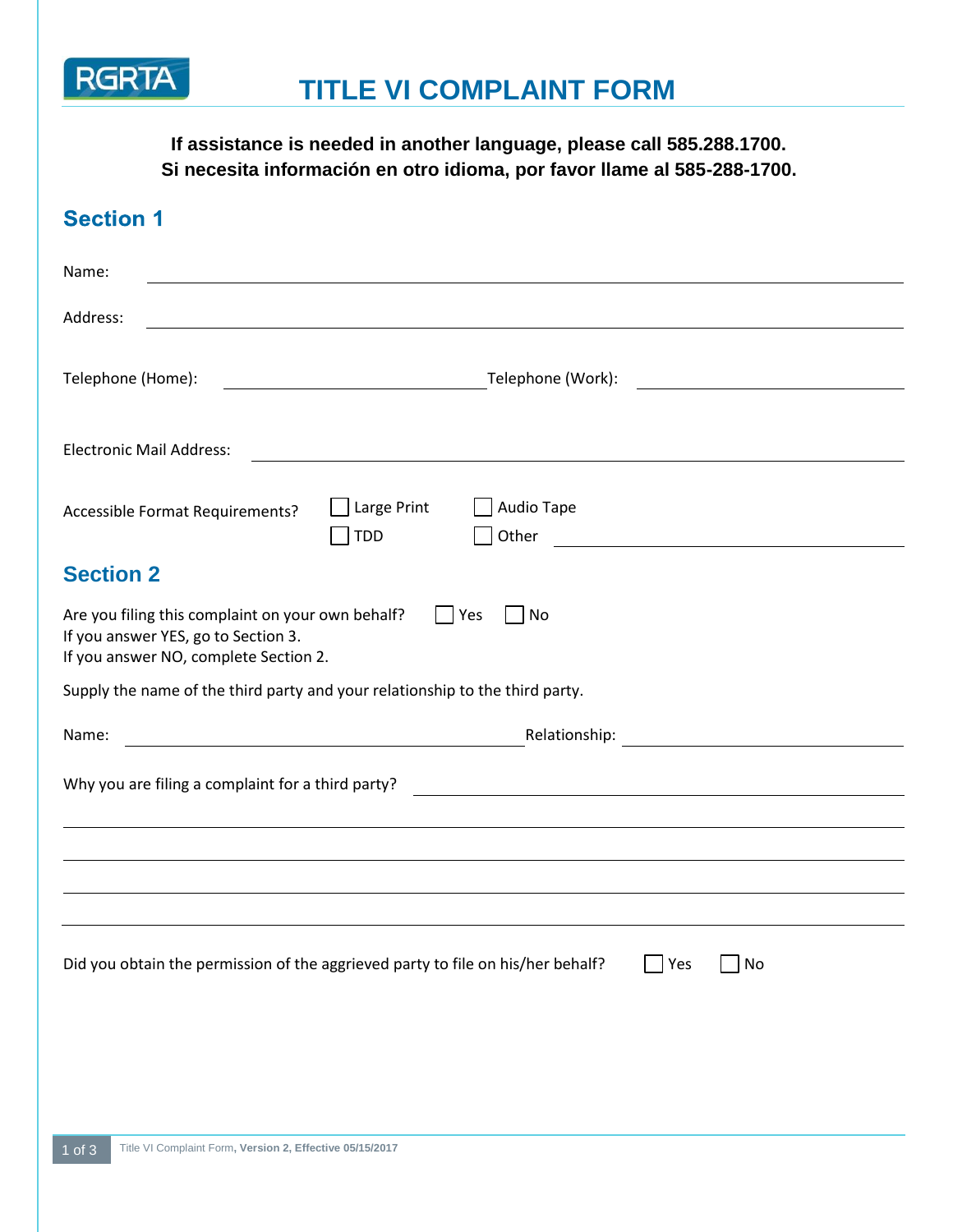

## **TITLE VI COMPLAINT FORM**

### **Section 3**

| I believe the discrimination I experienced was based on (check all that apply): $\Box$ Race                                                                                                                           |            |                      |                       |                          |                                              |                       | $Color \mid \cdot$  | <b>National Origin</b> |
|-----------------------------------------------------------------------------------------------------------------------------------------------------------------------------------------------------------------------|------------|----------------------|-----------------------|--------------------------|----------------------------------------------|-----------------------|---------------------|------------------------|
| Date of Alleged Discrimination (Month, Day, Year)                                                                                                                                                                     |            |                      |                       | at                       | Time of Alleged Discrimination (00:00 AM/PM) |                       |                     |                        |
| <b>Transit Service</b><br>(choose one):                                                                                                                                                                               | <b>RTS</b> | <b>RTS</b><br>Access | <b>RTS</b><br>Geneseo | <b>RTS</b><br>Livingston | <b>RTS</b><br>Ontario                        | <b>RTS</b><br>Orleans | <b>RTS</b><br>Wayne | <b>RTS</b><br>Wyoming  |
| Bus #:                                                                                                                                                                                                                |            |                      |                       | Route Name/Number:       |                                              |                       |                     |                        |
| Direction of Travel:                                                                                                                                                                                                  |            |                      |                       | Location of Incident:    |                                              |                       |                     |                        |
| Explain what happened, why you believe you were discriminated against, and describe all persons who were<br>involved. If you need more space, please attach a separate sheet.                                         |            |                      |                       |                          |                                              |                       |                     |                        |
|                                                                                                                                                                                                                       |            |                      |                       |                          |                                              |                       |                     |                        |
|                                                                                                                                                                                                                       |            |                      |                       |                          |                                              |                       |                     |                        |
| Provide the name and contact information of the person(s) who discriminated against you (if known) and the names<br>and contact information of any witnesses. If you need more space, please attach a separate sheet. |            |                      |                       |                          |                                              |                       |                     |                        |
|                                                                                                                                                                                                                       |            |                      |                       |                          |                                              |                       |                     |                        |
|                                                                                                                                                                                                                       |            |                      |                       |                          |                                              |                       |                     |                        |
|                                                                                                                                                                                                                       |            |                      |                       |                          |                                              |                       |                     |                        |
|                                                                                                                                                                                                                       |            |                      |                       |                          |                                              |                       |                     |                        |